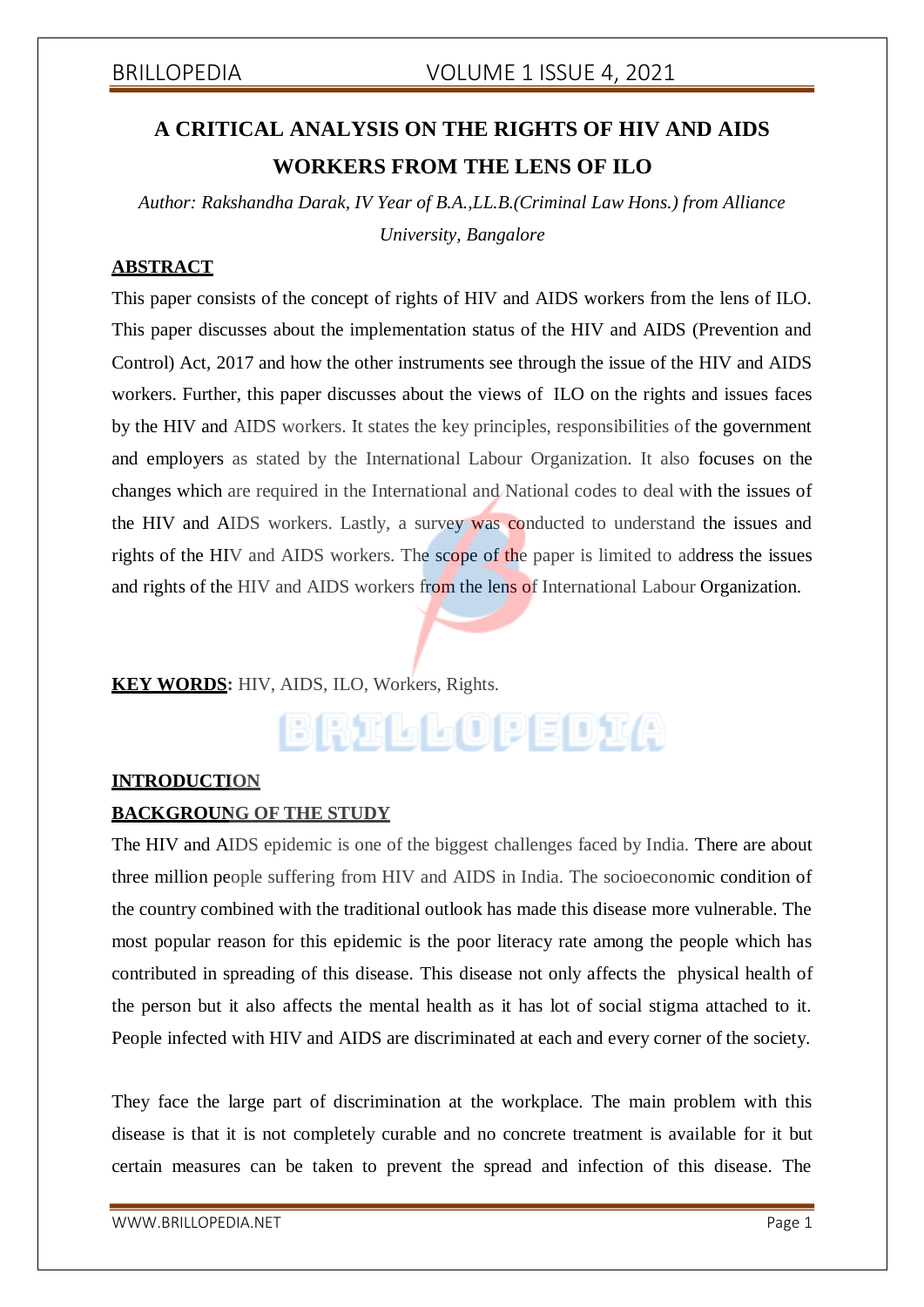Universal Declaration of Human Rights have laid down certain principles of nondiscrimination as it is fundamental to human rights law. When it comes to the employment, worst form of discrimination and stigma is seen towards the workers infected with HIV and AIDS. The fact it becomes more difficult for such workers is that no legal remedy is available to them when their right to employment and work is violated in the work sphere.

The workers infected with HIV and AIDS are discriminated in various ways at workplace. They are isolated from the crowd, they are denied to attend the gatherings, they are given less wages and they in most cases they are removed from their jobs without any prior notice or compensation. Thus making it difficult for the HIV and AIDS workers to lead a normal and comfortable life in the society.

Indian has come with the HIV and AIDS (Prevention and Control) Act, 2017 so as to understand and establish guidelines general with regards to this disease. But when it comes to the implementation of this act, it has got its own set back as there is a need of scrutinizing at the macro level. The International Labour Organization (ILO) has provided many recommendations and suggestions to improve the conditions and provide rights to the workers infected with HIV and AIDS. It has worked at the grass root level to make situations favourable for such workers. Though there are many suggestions, guidelines but the implementation of it is still not into practical force.

## **RESEARCH PROBLEM**

The HIV and AIDS epidemic is a global crisis and it hampers and challenges the development and social progress of the country. Beyond the suffering, the HIV and AIDS epidemic has severely affected the social and economic setup of society. HIV and AIDS is considered to be a major threat as it affects the labour force of the countryas the workers with HIV and AIDS are not treated at par as compared to other workmen. Their fundamental rights at work are affected. The workers affected with HIV and AIDS are discriminated at every stage of their lives. They are not just discriminated and look down by the society but even at the workplace they face tremendous challenges to lead a normal life and cope up with the emerging situations. The International Labour Organization has come forward with many suggestions and recommendations to face the epidemic of HIV and AIDS. Moreover, the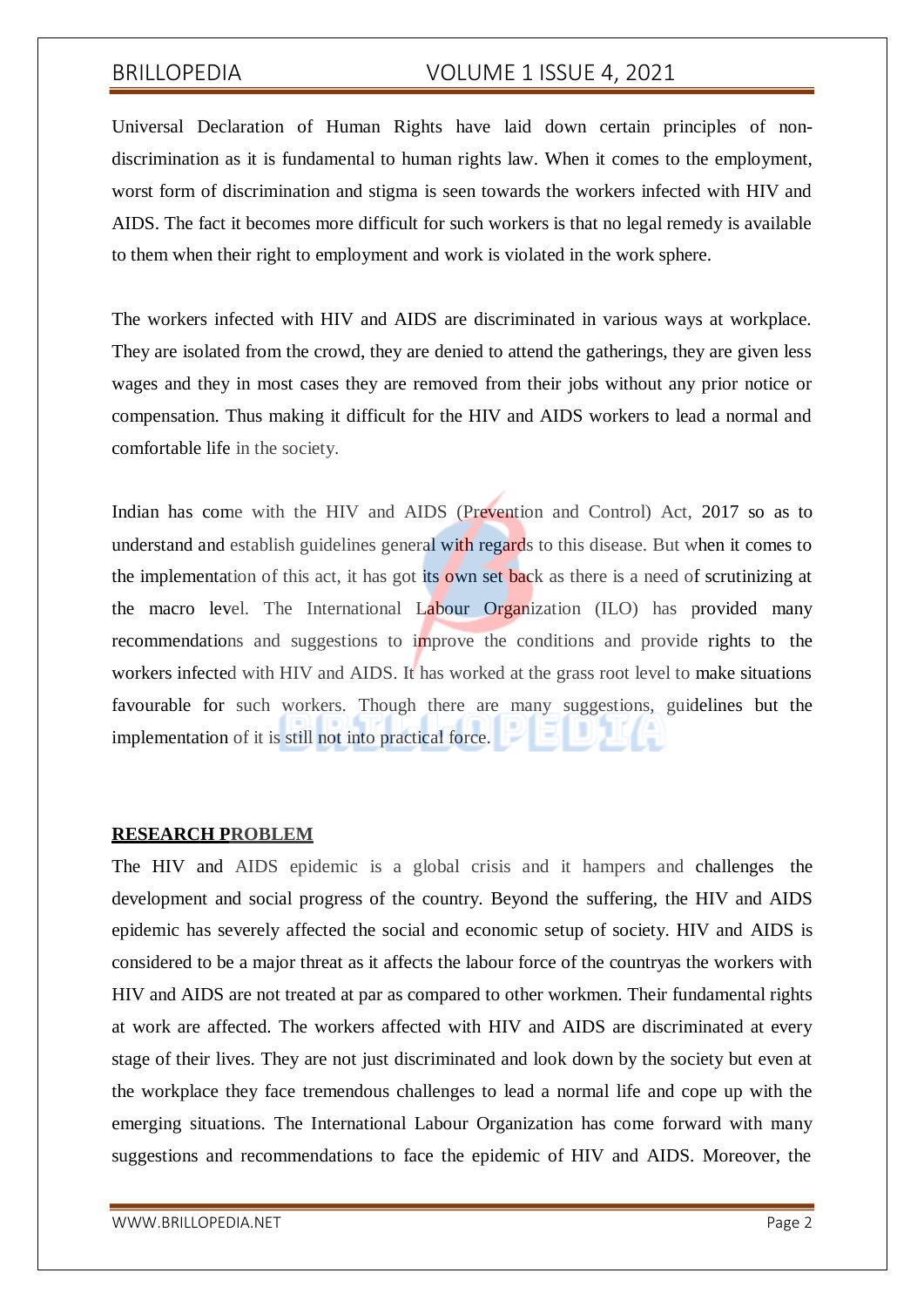Indian laws have also framed a National Policy on HIV and AIDS in lines with the ILO and also came with HIV and AIDS (Prevention and Control) Act, 2017. But the steps taken by the authorities are just on paper and has not been implemented in the practical sense. Thus, making the lives of the HIV and AIDS workers more problematic further leading to deprivation of their rights.

## **EXISTING LEGAL SITUATION**

In the year 2017, the Ministry of Health and Family Welfare announced the enforcement of the HIV and AIDS (Prevention and Control) Act, 2017 to safeguard the rights of the patients suffering with HIV and AIDS. This was done after the Supreme Court of India scrapped section 377 of Indian Penal Code, 1860 and decriminalized homosexuality in India.

## **LITERATURE REVIEW**

- **1) Alice Ouedragoe, Access to and Effects of Social Protection on Workers living with HIVandtheirHouseholds(21Sept,2021,01:05PM)-** In this report, the researcher states that the policies does not exclude people living with HIV and AIDS. They face challenges in accessing the existing social protection services. They face the stigma and discrimination in the society. But the issues of the workers effected by HIV and AIDS needs to be addressed. This report further analyses and promotes HIV-sensitive social protection with gender equality at its centre and provide guidance to stakeholders in expanding the coverage of HIV-sensitive social protection programmes at the global, regional, country and local levels.
- **2) Alice Ouedragoe, HIV and AIDS and Labour Rights, (21 Sep, 2021, 01:07 PM)-** In this report, the researcher has stated that judges and legal professionals play a crucial role in ensuring respect for fundamental labour rights. The ILO supports the objective of achieving "Zero new HIV infections, Zero discrimination and Zero AIDS-related deaths". The author further states that the changes and providing labour rights is essential part of the managerial setup and violation of it will bring the legal professionals in picture and act upon to provide rights to labourers.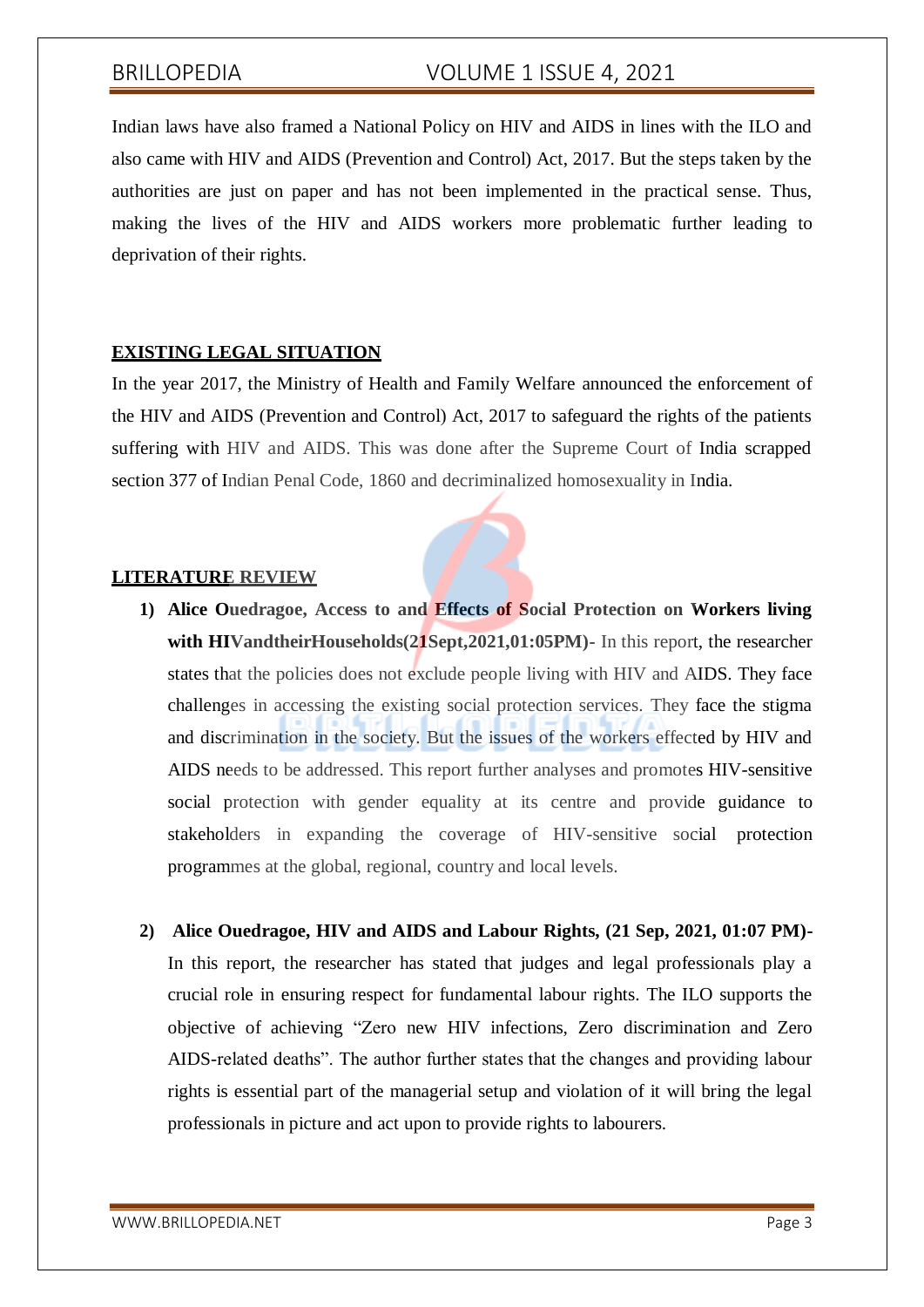- **3) Kamran Fanniezadh, Multiple Discrimination in the world of Work (21 Sep 2021, 01:10PM)**-In this paper, the researcher makes an attempt to address the additive, compound and intersectional discrimination faced by the HIV and AIDS workers at the workplace. This paper makes an attempt to understand the difficulties in defining, training and measuring the discrimination. The paper calls for an affirmative action to be taken by the traditional approach so as to address the issue of discrimination on a general ground.
- **4) Chandrika Bhattacharya, Human Rights Perspective and Right to Employment of persons living with HIV AIDS, (21 Sep 2021, 01:12 PM)-**This article talks about the human rights and the concept of right to employment of the HIV and AIDS workers. This article elaborates the Indian scenario with regards to HIV and AIDS workers and the steps taken by the International instruments to deal with this epidemic. Further this article throws light on the cases wherein it has been declared that people contracted with HIV and AIDS have a right to work with dignity and selfrespect.

## **RESEARCH QUESTIONS**

- 1) Whether the HIV and AIDS (Prevention and Control) Act, 2017 has been implemented in a proper manner to address the issues and rights of HIV and AIDS workers?
- 2) How the International Labour Organization (ILO) has viewed the issues faced by the HIV and AIDS workers?
- 3) What changes can be introduced in the International and National Codes so to improve the conditions of HIV and AIDS workers?

## **HYPOTHESISES**

1) The HIV and AIDS (Prevention and Control) Act, 2017 came into force in the year 2017 but its implementation status needs to be updated. The implementation of it to address the issues of the HIV and AIDS workers have yet to be scrutinized at all levels.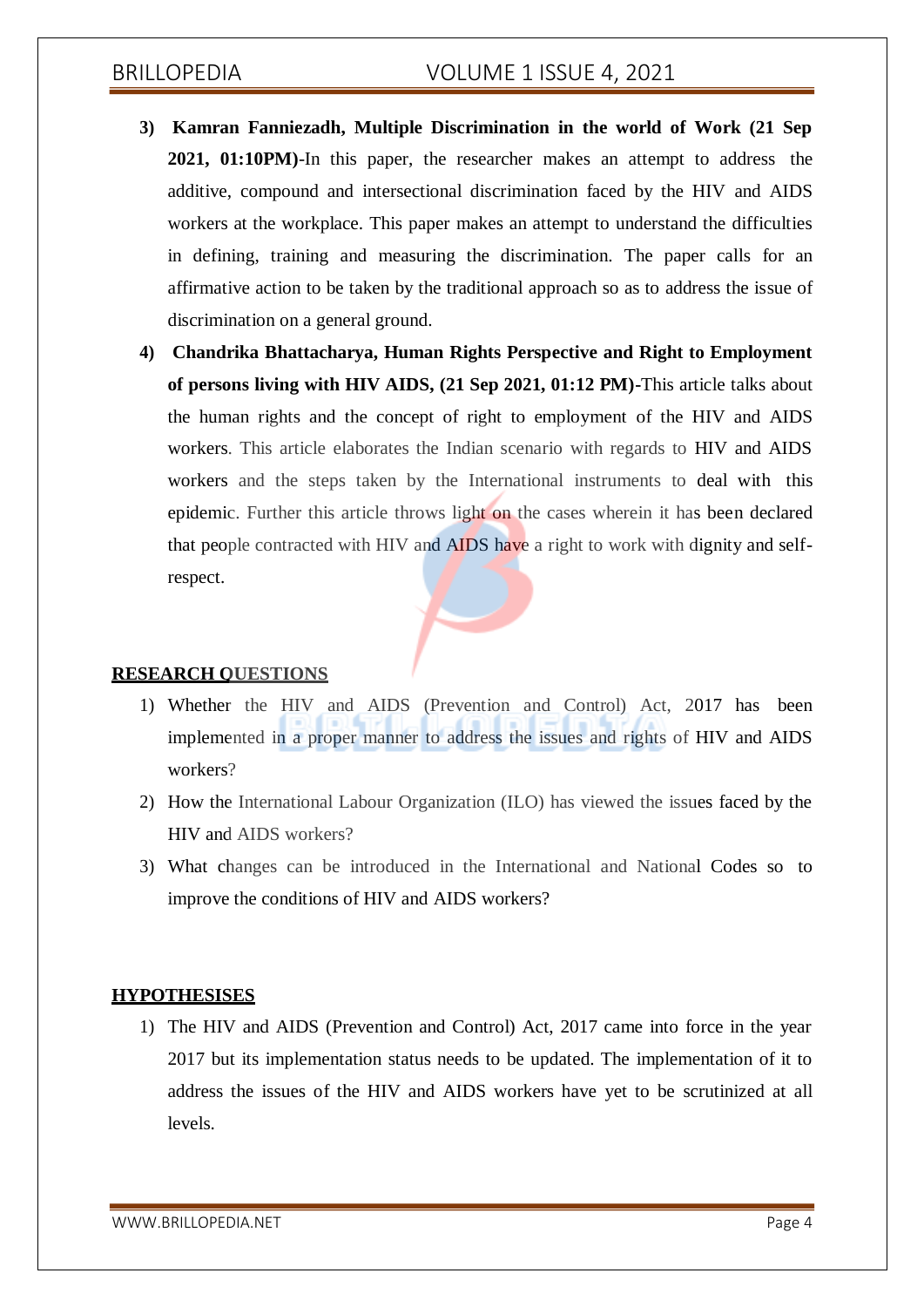- 2) The ILO has viewed the issues faced by the HIV and AIDS workers at the micro level. They have recommended all the signatories to consider this matter as a primary responsibility as everyone has right to work with dignity and self-respect.
- 3) There can be certain changes introduced in the International and National codes to improve the conditions of the HIV and AIDS workers such as addressing the issues of the workers by providing them appropriate training, timely testing etc.

## **SCOPE AND LIMITATION**

The **scope of the paper** is limited to address the issues and rights of the HIV and AIDS workers from the lens of International Labour Organization.

### **OBJETIVES OF THE STUDY**

### **The objectives of the paper is;**

- 1) To analyze the implementation status of the HIV and AIDS (Prevention and Control) Act, 2017 for addressing the issues and rights of HIV and AIDS workers.
- 2) To understand the views of ILO while addressing the issues and rights of the HIV and AIDS workers.
- 3) To evaluate the changes which can be introduced in the International and National Codes to improve the conditions of the HIV and AIDS workers.

## **METHOLOGY**

The paper is based on doctrinal research method. The paper has followed the secondary data collection. The researcher has utilised various books, articles, notes and commentaries and other writings so as to incorporate the views of many juristic scholars with an intention to present a holistic view. Moreover, the author has also followed the primary data collection such as statutes, case laws and conducted an online survey. The sample size of the survey is 29 and the survey is undertaken by law students and legal professionals.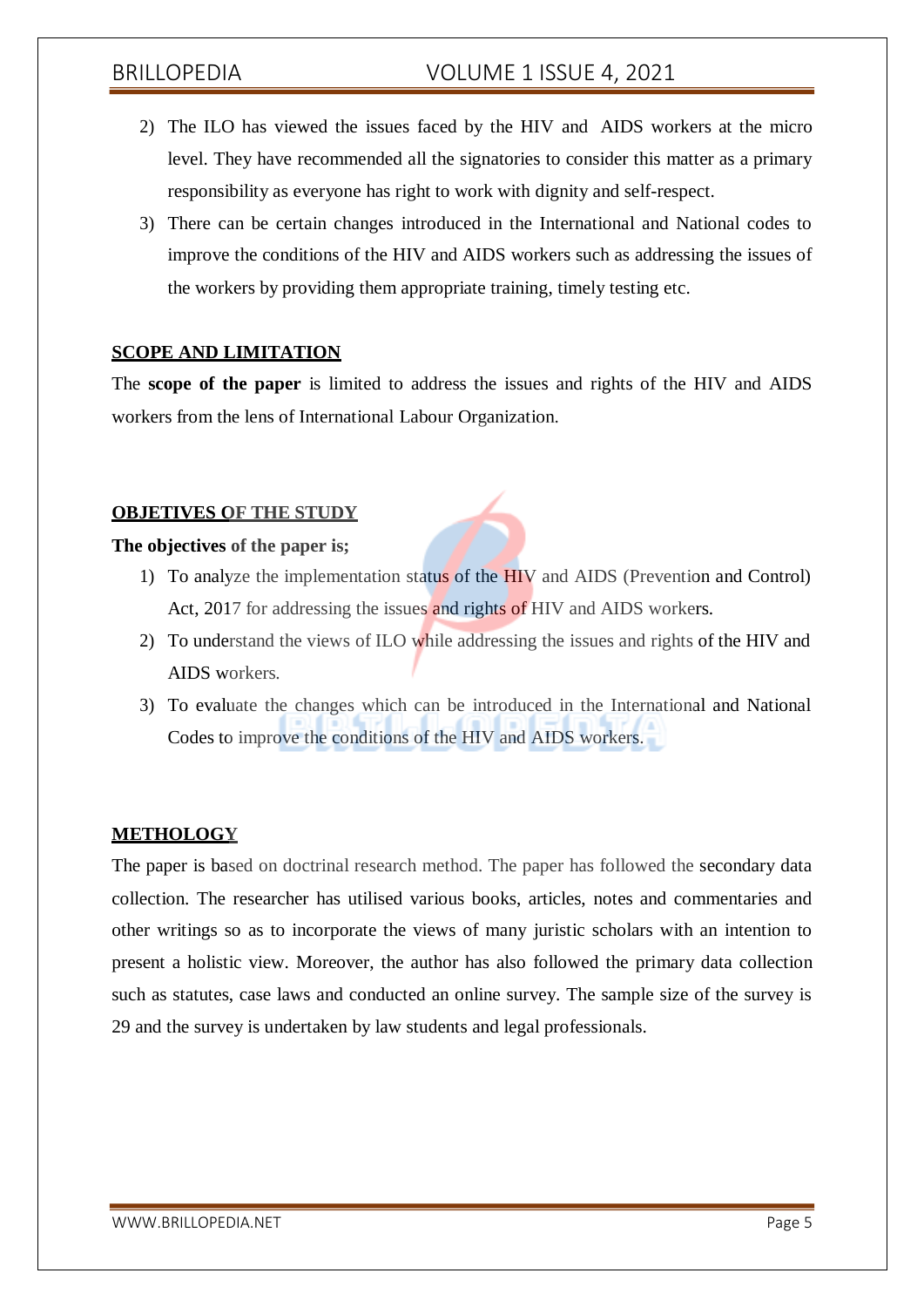# **IMPLEMENTATION OF HIV AND AIDS (PREVENTION AND CONTROL) ACT, 2017 TO ADDRESS THE ISSUES AND RIGHTS OF THE HIV AND AIDS WORKERS**

This section comprises of the implementation status of HIV and AIDS (Prevention and Control) Act, 2017. This section also throws light on the Constitution of India, National Human Rights Commission, National AIDS Control Organisation and The National AIDS Prevention and Control Policy, 2002. This section is based on the research question; **Whether the HIV and AIDS (Prevention and Control) Act, 2017 has been implemented in a proper manner to address the issues and rights of HIV and AIDS workers?**

# **IMPLEMENTATION STATUS OF HIV AND AIDS (PREVENTION AND CONTROL) ACT, 2017**

The Human Immune deficiency virus and Acquired Immune Deficiency Syndrome (Prevention and Control) Act, 2017 came into force in the year 2018. The section 3 of this act it talks about the prohibition of discrimination. It states that, "No person shall discriminate against the protected person on any ground including any of the following, namely:  $\frac{1}{2}$  (a) the denial of, or termination from, employment or occupation.

(b) The unfair treatment in, or in relation to, employment or occupation;

(c) The denial or discontinuation of, or, unfair treatment in, healthcare services;

(d) The denial or discontinuation of, or unfair treatment in, educational, establishments and services thereof etc."<sup>1</sup>

It states that, the persons suffering with HIV and AIDS cannot be discriminated on the grounds of employment, healthcare services, standing for public or private offices etc. This section also comprises of the denial, termination and unfair treatment which is given to the persons suffering with HIV and AIDS.

Section 5 of the HIV and AIDS (Prevention and Control) Act, 2017 talks about the informed consent which is required at the time of HIV testing. It states that, "(1) Subject to the provisions of this Act,  $-$  (a) no HIV test shall be undertaken or performed upon any person; or

Section 3 of The HIV and AIDS (Prevention and Control) Act, 2017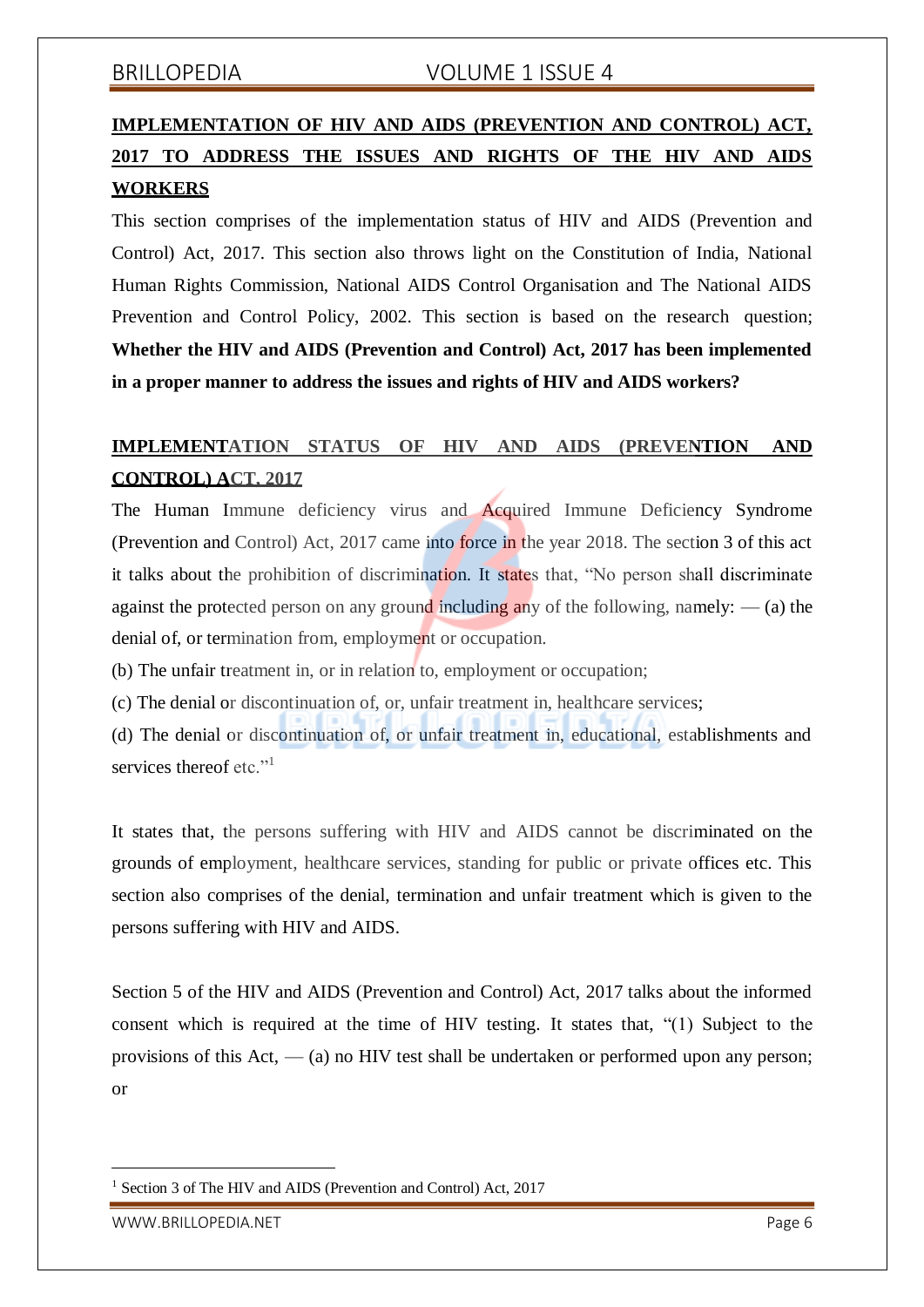(b) No protected person shall be subject to medical treatment, medical interventions or research, except with the informed consent of such person or his representative and in such manner, as may be specified in the guidelines.

(2) The informed consent for HIV test shall include pre-test and post-test counselling to the person being tested or such person's representative in the manner as may be specified in the guidelines."<sup>2</sup>

It states that before getting a person tested for HIV, the prior concern and that specific person needs to be informed. The section further elaborates that such a test comes attached with pretest and post-test counselling in the way as prescribed by the authorities and mentioned in the guidelines.

So, when it comes to the issues and rights of HIV and AIDS workers under this act, they are not addressed in a direct manner. They are mentioned within the ambit of employment and hence the implementation of this act remains quite sceptical and upon the discretion of the government. But before this act came into force, there are certain other instruments which has looked upon issues and rights of HIV and AIDS workers in an indirect way.

# BRILLOPEDIA

# **OTHER INSTRUMENTS WITH REGARDS TO ISSUES AND ISSUES AND RIGHTS OF HIV AND AIDS WORKERS**

The other instruments have looked upon the issues and rights of the HIV and AIDS workers in an indirect way. Those instruments are Constitution of India, National Human Rights Commission, National Aids Control Organisation, The National Aids Prevention and Control Policy, 2002 and State Aids Control Societies.

## **THE CONSTITUTION OF INDIA**

Under the Constitution of India, Article 14, 16 and 21 have covered this aspect within its ambit. Article 14 talks about equality before law. It states that every person is equal in eyes of law and no person shall be discriminated on the grounds of religion, race, caste, sex or place

<sup>2</sup>Section 5 of The HIV and AIDS (Prevention and Control) Act, 2017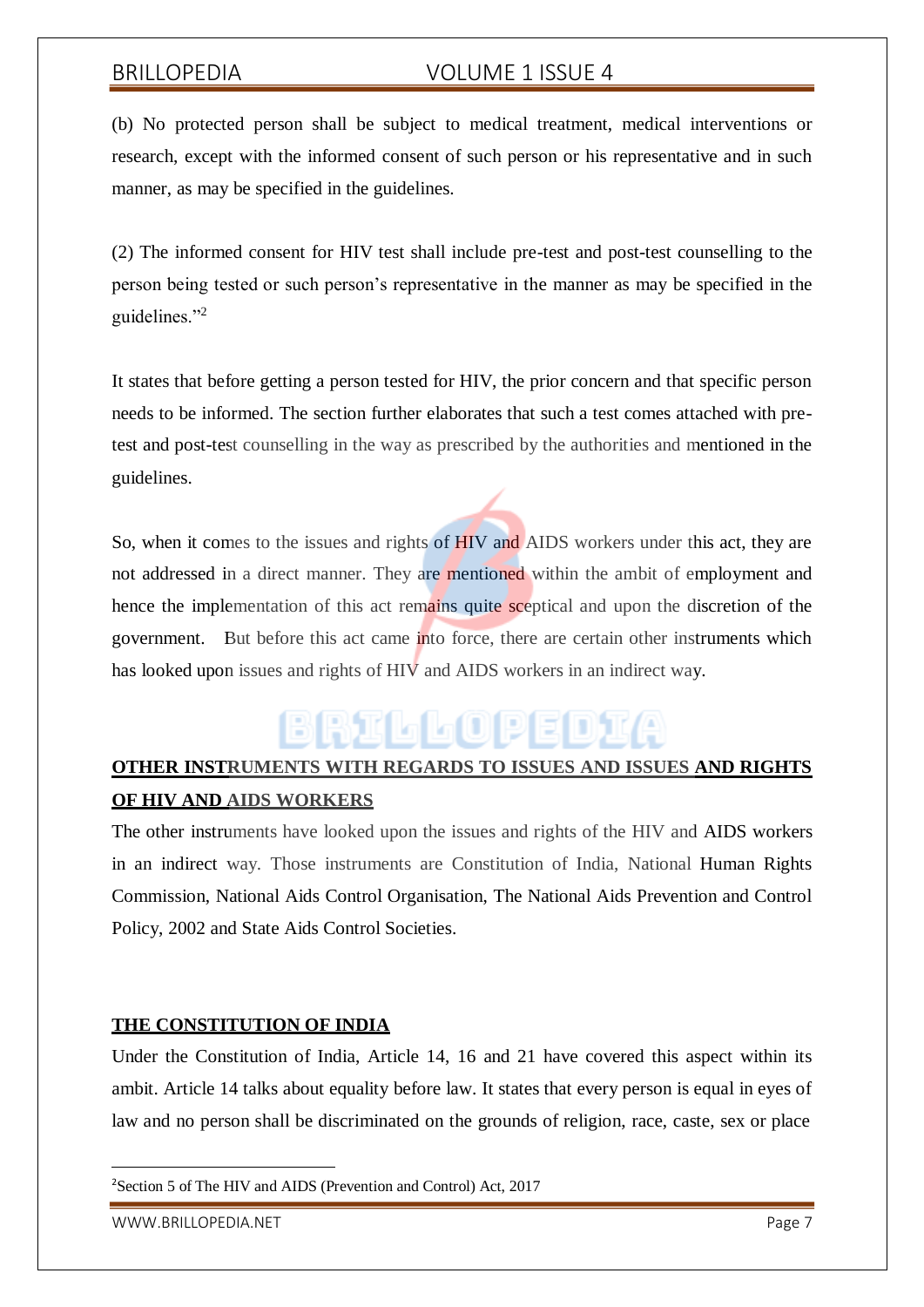of birth. While covering the aspect of HIV and AIDS workers it has also taken into consideration that equality means likeliness and discrimination is antonym of equality.<sup>3</sup> Moreover, Article 16 also talks about the equality of opportunity at workplace and states that no person shall be discriminated on any basis whatsoever. When it comes to Article 21 it talks about the right to life and personal liberty. The concept of privacy is covered within the ambit of this article. The rights of the HIV and AIDS workers are always violated when it comes to the testing and maintain the confidentiality of such sensitive issue.

### **NATIONAL HUMAN RIGHTS COMMISSION**

The National Human Rights Commission popularly known as NHRC was established in India because India is a signatory to the International Covenant on Civil and Political Rights and also to the International Covenant on Economic, Social and Cultural Rights.<sup>4</sup> Therefore, it becomes the duty of NHRC to follow the principles set up in these covenants. The NHRC takes up many individual cases dealing with discrimination at workplace or any other place due to HIV and AIDS, the lack of medical facilities for the infected individuals etc. The NHRC has played a major role in India while spreading awareness among the public regarding HIV and AIDS epidemic.

## **NATIONAL AIDS CNTROL ORGANISATION**

The first case of HIV and AIDS was reported in India in the year 1986 in Chennai. Looking at the effects of this disease in other countries, a committee was setup by the Ministry of Health and Family Welfare in the year 1986. Thus, a National Aids Control Organisation was formed in the year 1987. The NACO is given the responsibility of forming policies and control programmes to curb down the epidemic. They are work at the apex level and is chaired by the Union Health Secretary.

### **THE NATIONAL AIDS PREVENTION AND CONTROL POLICY, 2002**

[WWW.BRILLOPEDIA.NET](http://www.brillopedia.net/) Page 8

<sup>&</sup>lt;sup>3</sup>Chandrika Bhattacharya, Human Rights Perspective and Right to Employment of persons living with HIV AIDS, (16 Oct 2021, 01:12 PM), https:/[/www.legalserviceindia.com/articles/hu\\_aids.html](http://www.legalserviceindia.com/articles/hu_aids.html) 4 Ibid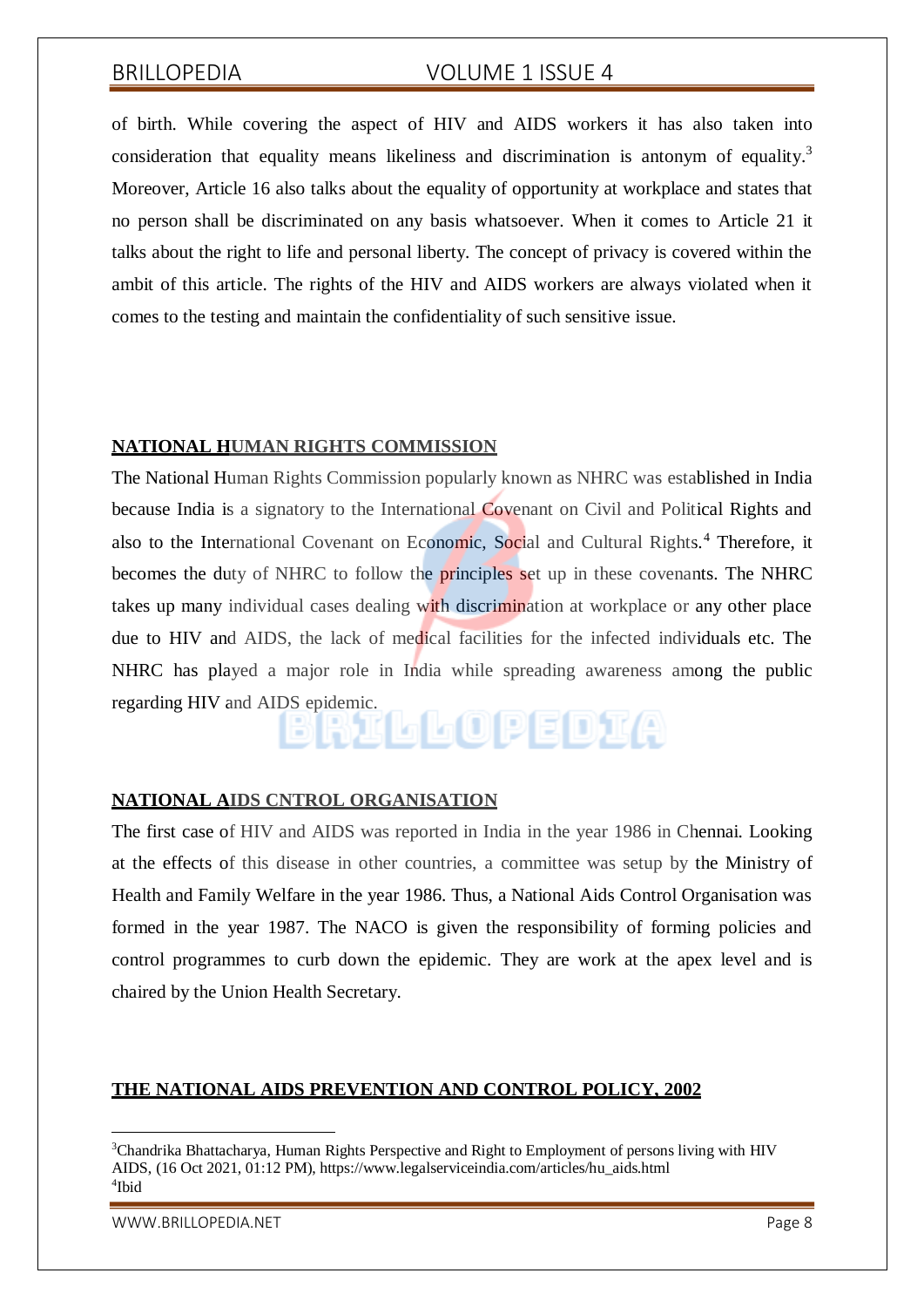The reason behind The National Aids Prevention and Control Policy, 2002 is that the government is of the view that the HIV and AIDS epidemic can be curbed down by effective response and development which needs to be enforced in a multi- sectorial collaboration. According to this policy, human rights protection cannot be viewed as mere strategy, but they are to be viewed in the light of development and as a goal to be accomplished.<sup>5</sup> The policy had framed certain objectives such as bringing the transmission rate of epidemic to zero by the end of year 2007, to bring about horizontal integration of the HIV and AIDS response and collaborate with health sectors at all levels.

So, in the above mentioned instruments it can be seen that they have addressed the issues of HIV and AIDS in a larger spectrum. They have not specifically mentioned certain groups affected by the HIV and AIDS epidemic in all ways. Thus, no specific legislation exists in India to address the issues and rights of the HIV and AIDS workers even though they are the driving force of our economy and development.

# **LANDMARK JUDGEMENTS ON RIGHT TO EMPLOYMENT FOR PERRSON INFECTED BY HIV AND AIDS**

同同显示

## **1. MX .V. ZY<sup>6</sup>**

In this case, the petitioner was working in the public sector company and was removed from his job after he was tested positive for HIV and AIDS. He filed a PIL in the High Court stating that he cannot be removed from a job after testing positive for HIV as long as he is does not poses threat and risk for others.

The High Court stated that, there is no evidence which shows that HIV transmission takes place by person to person contact in any workplace and hence no person can be removed on these grounds as it violates Article 14 and 16 of the Indian Constitution. The Court further stated that, there is stigma attached to HIV and AIDS which makes it difficult for the persons suffering with it to approach the courts and seek justice. Hence, in such cases the petitioner can present his case under a pseudonym.

<sup>5</sup>Chandrika Bhattacharya, Human Rights Perspective and Right to Employment of persons living with HIV AIDS, (16 Oct 2021, 01:12 PM), https:/[/www.legalserviceindia.com/articles/hu\\_aids.html](http://www.legalserviceindia.com/articles/hu_aids.html) <sup>6</sup>AIR 1998 SC 4641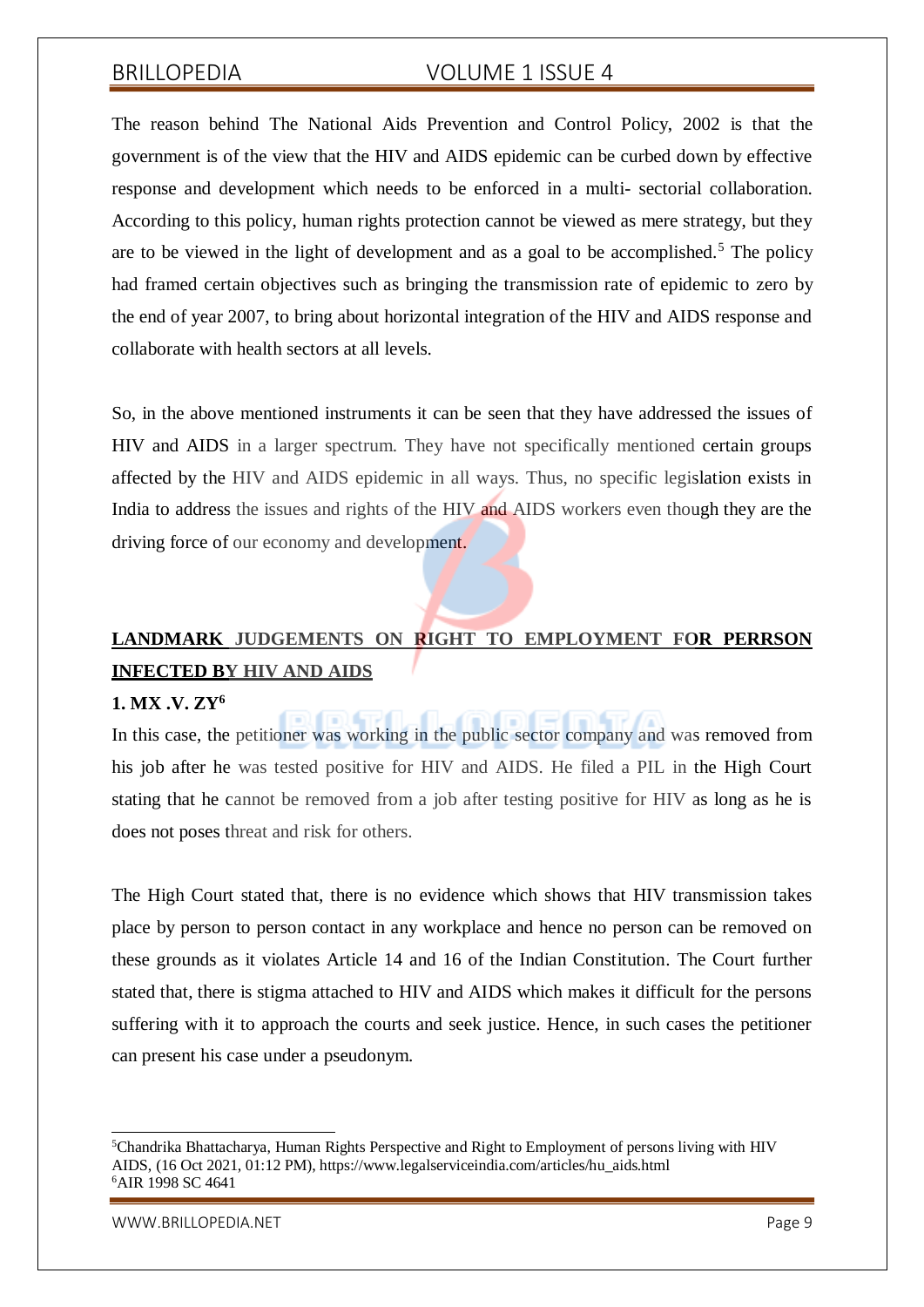### **2. Chhotulal Shambhai Salve .V. State of Gujarat<sup>7</sup>**

In this case, the petitioner was selected for the post of unarmed police constable and his name appeared in the state list as well. During the medical fitness test it was held that the petitioner is not medically fit as he has been tested positive for HIV. Hence, the petitioner's name was cancelled from the state list and he was not appointed. The petitioner filed PIL stating that the actions of the respondents are violative of articles 14 and 16 of the Indian Constitution and he is perfectly fit to carry his duties as unarmed police constable though being tested positive for HIV.

The Court stated that and mentioned the case of MX .V. ZY and stated that the actions of respondents violates articles 14 and 16 of the Indian Constitution and no person can be denied a government job on the grounds of being tested positive for HIV.

### **3. G. V. New India Assurance Co. Ltd<sup>8</sup>**

In this case the petition was filed by a widow, whose husband was an employee in the respondent's company. She has applied to the company for job at her husband's place on compassionate grounds but was rejected as she was tested HIV positive and hence medically unfit.

The Court held that, the actions of the respondent are not justified and are illegal. They cannot deny employment to a person on the grounds of getting tested positive for HIV. This is highly discriminatory and violates article 14, 16 and 21 of the Indian Constitution.

Therefore, from the above mentioned case laws it can be assumed that the courts takes the help of the constitution of India while delivering justice to the people who face discrimination at workplace because of HIV and AIDS. But if there had been a concrete legislation for the HIV and AIDS workers, the situation might have been different today and probably the judgments would have been more apt rather being rhetorical.

# **VIEWS OF INTERNATIONAL LABOUR ORGANISATION (ILO) ON THE ISSUES FACED BY THE HIV AND AIDS WORKERS**

This section comprises of the views of International Labour Organisation (ILO) on the issues faced by the HIV and AIDS workers. This section specifically states the key principles of

<sup>7</sup>AIR 1994 <sup>8</sup>AIR 1989

[WWW.BRILLOPEDIA.NET](http://www.brillopedia.net/) NET A SAN A SERVER AND THE PAGE 10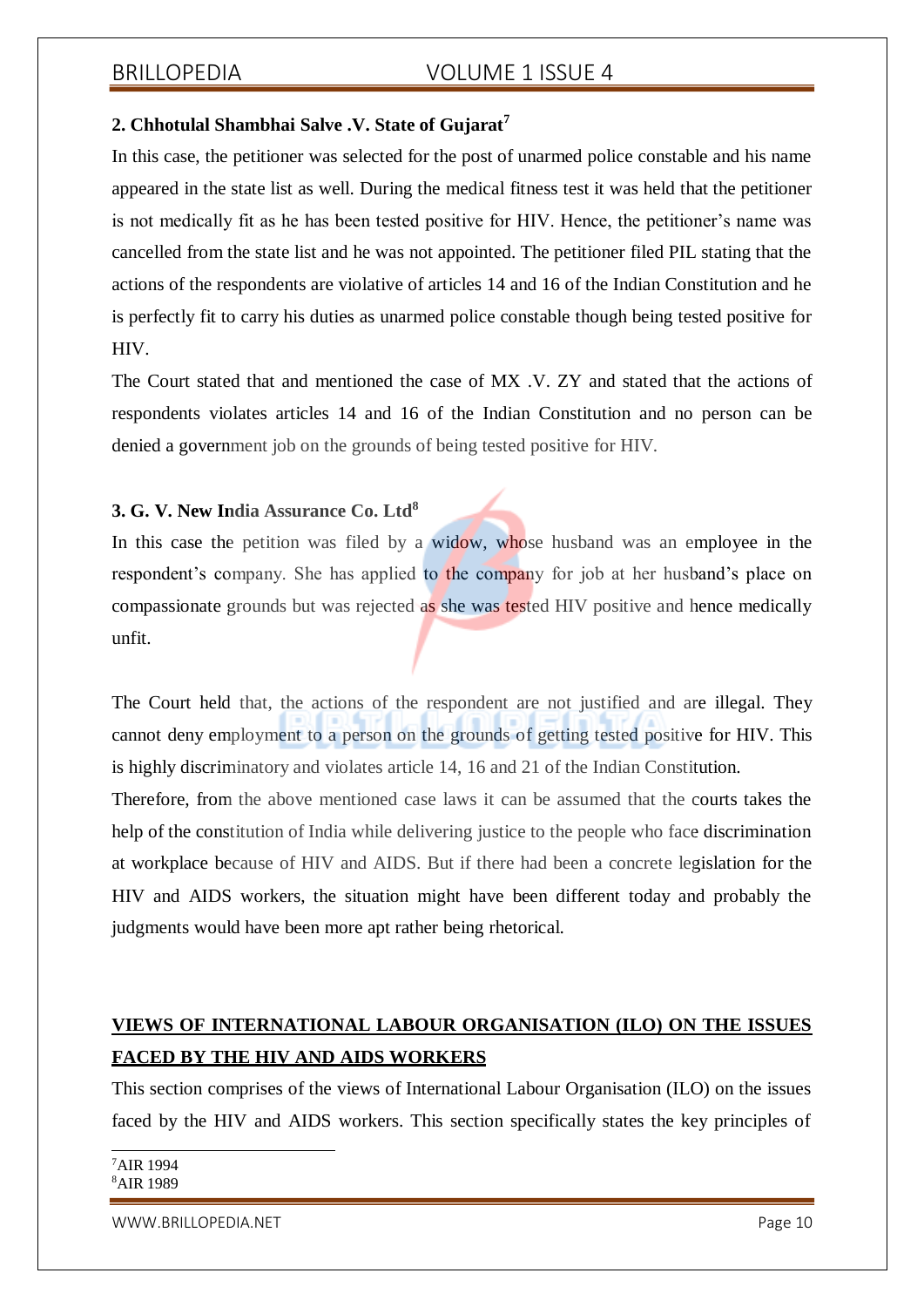ILO while dealing with the issues of HIV and AIDS workers, responsibilities stated by ILO to deal with the issues of HIV and AIDS workers. This section is based on the research question; **How the International Labour Organization (ILO) has viewed the issues faced by the HIV and AIDS workers?**

# **KEY PRINCIPLES FOLLOWED BY INTERNATIONAL LABOUR ORGANISATION (ILO) WHILE DEALING WITH ISSUE FACED BY HIV AND AIDS WORKERS**

There are certain principles stated by ILO to deal with the issues faced by HIV and AIDS workers. They have provided guidelines to their signatories to follow the principles and make laws accordingly to curb down the pace of epidemic. While framing these principles, ILO has made a point that such responsibilities and principles are scrutinized at the micro level and then it proceeds upto the apex level.

The key principles followed by ILO while dealing with issues faced by HIV and AIDS workers are as follows;

- **1. HIV and AIDS must be recognized as a workplace issue rather than a stigmatized disease-** HIV and AIDS cannot be treated just a stigmatized disease, but rather it should be treated as a workplace issue. It should be viewed in the light of any other serious disease. This disease not only affects the physical and mental capacity of an individual but it also affects the workforce at the workplace as they also part of the community.<sup>9</sup>
- **2. There should be discrimination towards the HIV and AIDS workers-**There should be no discrimination towards HIV and AIDS workers at the workplace. The spirit of decent work and respect for human rights must be maintained while dealing with HIV and AIDS workers. There should be no discrimination just on the basis of the perceived HIV status against the workman.<sup>10</sup>
- **3. Gender Equality must be followed to frame laws for the HIV and AIDS workers-**The dimensions of gender must be recognized while framing laws for the HIV and AIDS workers.Women are more vulnerable to get by the HIV/AIDS epidemic than

[WWW.BRILLOPEDIA.NET](http://www.brillopedia.net/) NET A SALE AND THE SERVICE OF A SALE AND THE PAGE 11

<sup>9</sup>AliceOuedragoe,HIVandAIDSandLabourRights,(17Oct,202111:22A.M),https:/[/www.ilo.org/wcmsp5/groups/p](http://www.ilo.org/wcmsp5/groups/p) ublic/---ed\_protect/---protrav/ ilo\_aids/documents/publication/wcms\_228498.pdf

<sup>&</sup>lt;sup>10</sup>Alice Ouedragoe, Access to and Effects of Social Protection on Workers living with HIVandtheirHouseholds(17 Oct,2021,11:30AM),https:[//www.ilo.org/wcmsp5/groups/public/---ed\\_protect/--](http://www.ilo.org/wcmsp5/groups/public/---ed_protect/---) protrav/ ilo\_aids/documents/publication/wcms\_248447.pdf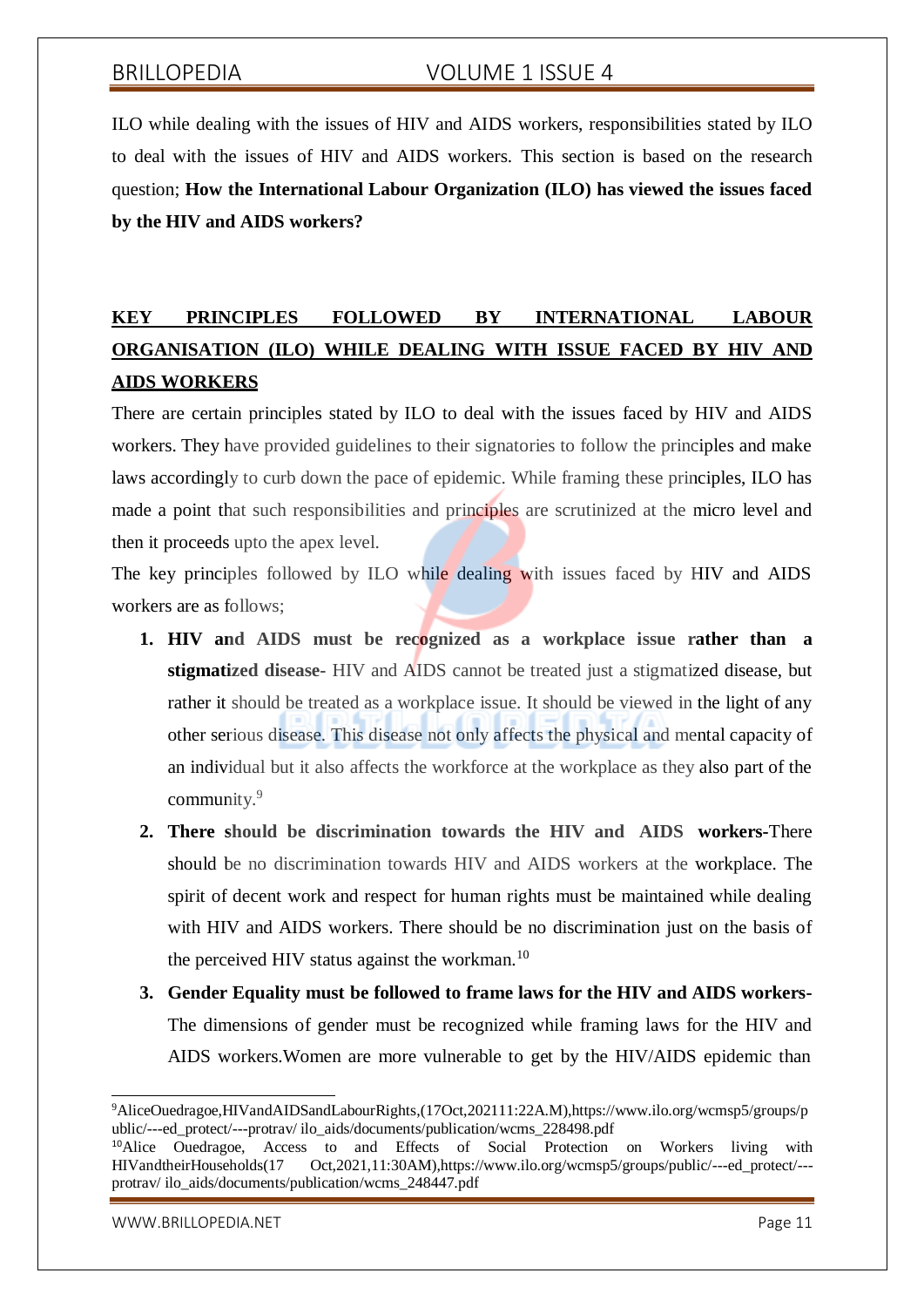men because of the biological, socio-cultural and economic reasons. The gender discrimination in the society and the position of women are inversely proportional to each other. As the gender discrimination in the society increases, the position of the women deeps down. Hence, more empowering women is necessity for the successful prevention of the spread of HIV infection.

- **4. Healthy work environment must be promoted at the workplace-**Healthy work environment needs to be promoted at the workplace for all the concerned parties. This was mentioned in the provisions of the Occupational Safety and Health Convention, 1981.<sup>11</sup> There is a requirement of healthy workplace because it promotes optimal physical and mental health relations at workplace.
- **5. Social dialogue and confidentiality needs to be maintained at the workplace-**There is a need to maintain social dialogue and confidentiality at workplace. For the successful implementation of HIV and AIDS policy and programmes there is requirement of cooperation and trust between employers and employees. When it comes to the concept of confidentiality at workplace it is not necessary to ask the job applicants or employees to disclose HIV-related personal information. This is mentioned in the ILO's code of practice on the protection of workers' personal data, 1997.<sup>12</sup>
- **6. Prevention and Care and Support must be followed at the workplace-**The notion about HIV and AIDS is that it is a non-curable disease. But the infection can be prevented. It can be prevented by applying various strategies targeting the national conditions of the country. Care and Support from a unique combination for the prevention of HIV infection. Workers infected with HIV and AIDS are entitled to health services. They should not be discrimination against on any possible grounds.

# **RESPONSIBILITIES STATED BY INTERNATIONAL LABOUR ORGANIZATION (ILO) TO DEAL WITH ISSUES FACED BY HIV AND AIDS WORKERS RESPONSIBLITIES OF GOVERNMENT**

[WWW.BRILLOPEDIA.NET](http://www.brillopedia.net/) And the state of the state of the state of the state of the state of the state of the state of the state of the state of the state of the state of the state of the state of the state of the state of the

<sup>11</sup>AliceOuedragoe,HIVandAIDSandLabourRights,(17Oct,2021,12:22P.M),https:/[/www.ilo.org/wcmsp5/groups/](http://www.ilo.org/wcmsp5/groups/) public/---ed\_protect/---protrav/ ilo\_aids/documents/publication/wcms\_228498.pdf  $12$  Ibid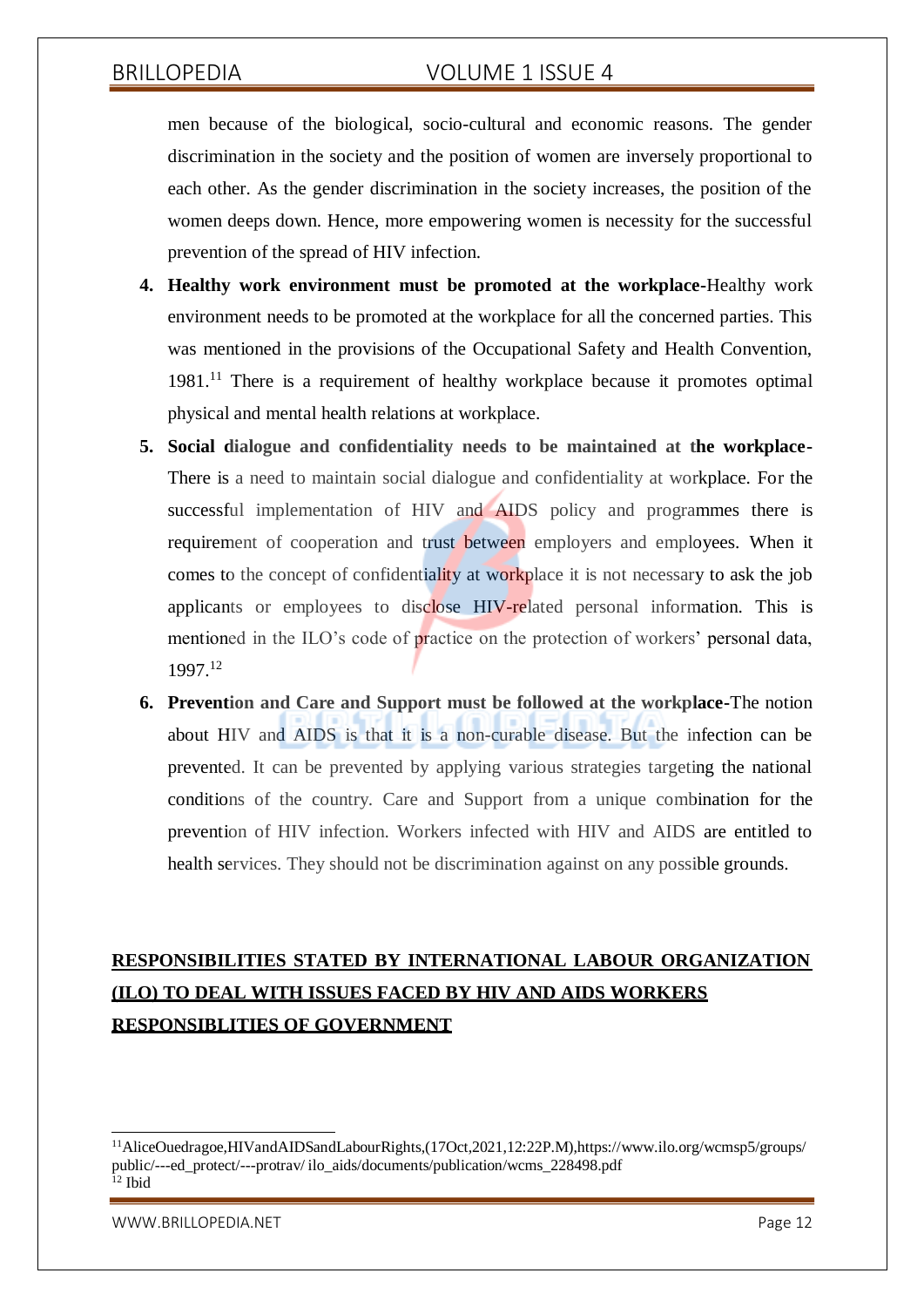**(a) Coordination-** The governments should try to coordinate all the national levels that will provide an enabling environment for world of work interventions and should capitalize in the presence all public and private enterprises.

**(b) Prevention and health promotion-** The government authorities must work in partnership with other entities to promote awareness and prevention of HIV and AIDS in the workplace.

**(c) Clinical guidelines**-The government must offer guidelines to the employers to deal with the epidemic of HIV and AIDS in the workplace. These guidelines must be made in response to the existing services.

**(d) Social protection-** The government must ensure benefits under national laws for the HIV and AIDS workers at the workplace. While doing so the government must take into consideration the progressive nature of the disease.

**(e) Legislation-**In order to eliminate workplace discrimination with regards to HIV the government must consulate with the all the authoritiesand experts in the field of HIV and AIDS and then must present with a regulatory framework to frame laws for the HIV and AIDS at workplace.

**(f) Enforcement-**The competent authorities must provide with technical information and advice to employers and employees for the most effective way of compel with legislation and regulations applicable to HIV and AIDS and its issues at the workplace

**(g) Workers in informal sector-** Government must extend and adapt their HIV/AIDS prevention programmes and policies to include the workers of informal sector within their ambit. This can be done by providing them income generation resources and social protection. The government can also take the help of local communities to frame policies for the informal sector.<sup>13</sup>

## **RESPONSIBILITIES OF EMPLOYERS**

**(a) Workplace policy-** The employers must consult with employees to develop and implement policies for their workplace so as to prevent the spread of the infection of HIV and AIDS.

<sup>13</sup>KamranFanniezadh,MultipleDiscriminationintheworldofWork(17Oct2021,02:30PM[\)http://ilo.ch/wcmsp5/grou](http://ilo.ch/wcmsp5/grou) ps/public/---ed\_norm/---declaration/documents/publication/wcms\_170015.pdf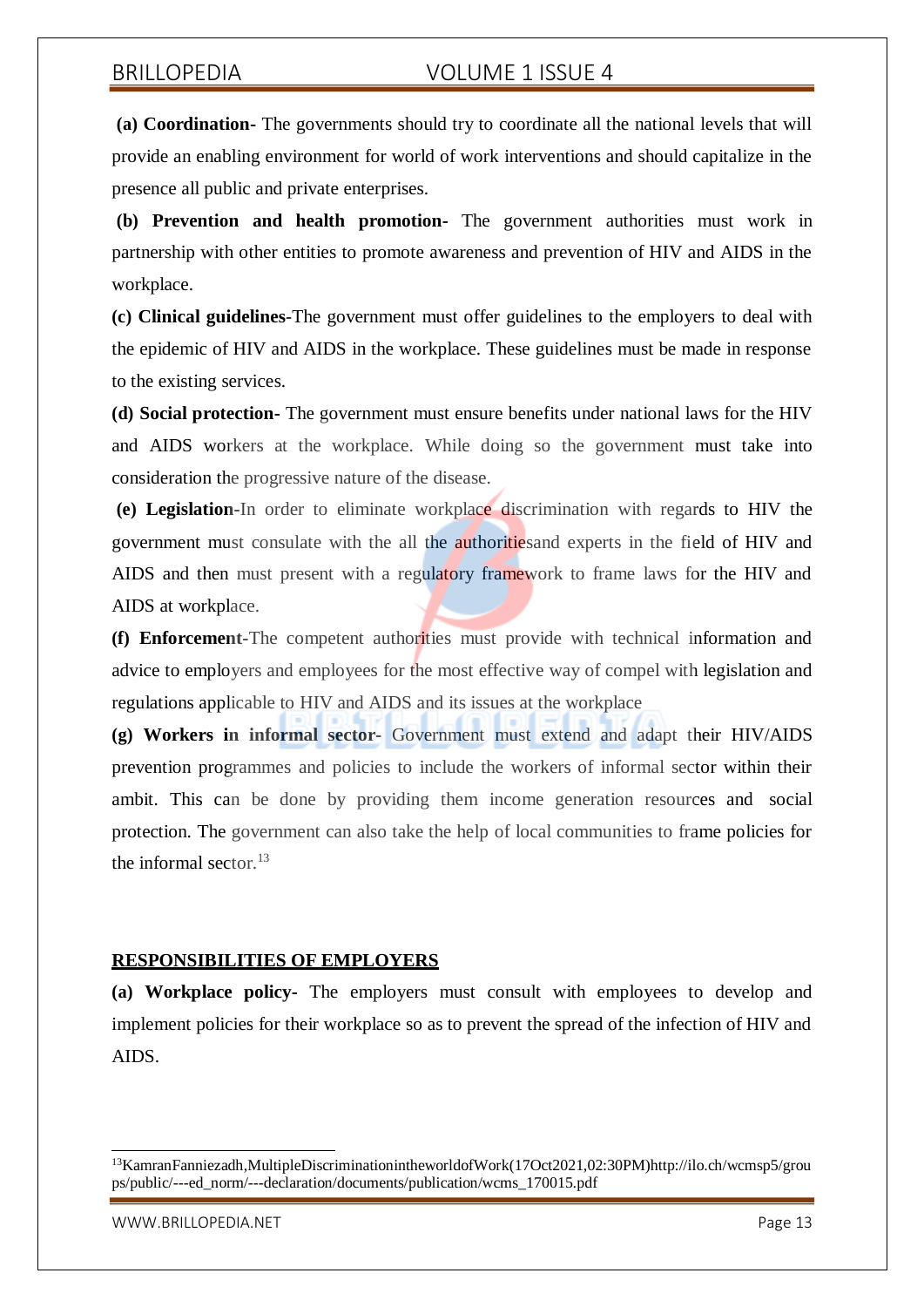**(b) National, sectoral and workplace/enterprise agreements-** The employers must adhere to national laws and practice the negotiating terms and conditions regarding employment about HIV and AIDS issues with employees.

**(c) Education and training-** The employers and their organizations must consult with all the workers and should initiate and support programmes at their workplaces to inform, educate and train workers about HIV and AIDS prevention, care and support .

**(d) Economic impact-** The employers, employees must work together to develop appropriate strategies to assess and appropriately respond to the economic impact of HIV and AIDS on their particular workplace and sector.<sup>14</sup>

**(e) Confidentiality-** The HIV and AIDS-related information of employees must be kept strictly confidential. This is mentioned in the Occupational Health Services Recommendation, 1985. <sup>15</sup>. Access to such sensitive information should be strictly limited to medical officers of the organization and such information can only be disclosed if it is legally required or with the consent of the person concerned.

**(f) Workplaces where workers come into regular contact with human blood and body fluids-** In such workplaces, the employers must take additional measures to ensure that all employees are trained in universal precautions and they are well versed with the knowledge and procedures to be followed in such a workplace.

These are the views of ILO on the issues faced by the HIV and AIDS workers. They have given the principles which needs to follow by the signatories while framing laws for the HIV and AIDS workers at the workplace. They have also provided with the responsibilities for the government and the employers to curb down the rate of the epidemic.

# **CHANGES TO BE INTRODUCED IN THE INTERNATIONAL AND NATIONAL CODES TO IMPROVE THE CONDITIONS OF THE HIV AND AIDS WORKERS**

This section comprises of the changes which needs to be introduced in the International and National Codes to improve the conditions of the HIV and AIDS workers. This section is based on the research question; **What changes can be introduced in the International and National Codes so to improve the conditions of HIV and AIDS workers?**

<sup>14</sup>Ibid

<sup>15</sup>AliceOuedragoe,HIVandAIDSandLabourRights,(17Oct,2021,02:40P.M),https:/[/www.ilo.org/wcmsp5/groups/](http://www.ilo.org/wcmsp5/groups/) public/---ed\_protect/---protrav/ ilo\_aids/documents/publication/wcms\_228498.pdf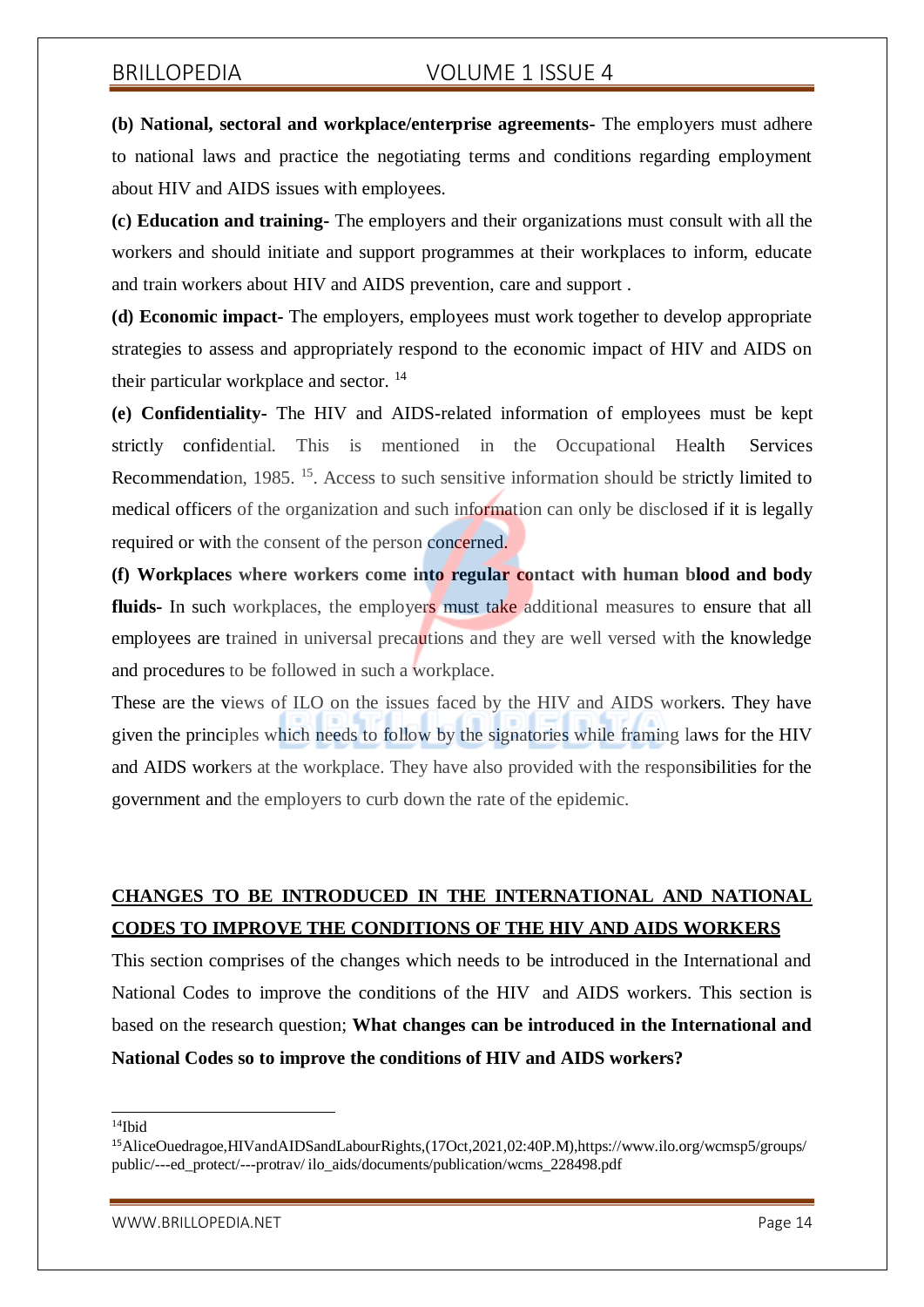# **CHANGES TO BE INTRODUCED IN THE INTERNATIONAL CODE TOMIMPROVE THE CONDITIONS OF HIV AND AIDS WORKERS**

The changes to be introduced in the International Code to improve the conditions of HIV and AIDS workers are as follows;

- 1. The recommendations and the guidelines provided by International Labour Organisation (ILO) for its signatories must be made mandatory for the states to be followed as it puts a sense of responsibility on their shoulders to look at the effects of the epidemic on the workplace from a different perspective.
- 2. The International Code must not only put an obligation on the states to make laws with regards to HIV and AIDS at workplace but rather it should aim at eliminating the stigma attached to the HIV and AIDS workers.
- 3. The International Code must prepare a different sectors according to the cases in different countries and try to frame laws accordingly because ILO has scrutinized this matter at the micro level. Therefore, it becomes easy for them to curb down the epidemic rate from grassroots levels to the apex levels.

# **CHANGES TO BE INTRODUCED IN THE NATIONAL CODE TO IMPROVE THE CONDITIONS OF HIV AND WORKERS**

The changes to be introduced in the National Code to improve the conditions of HIV and AIDS workers are as follows;

- 1. The Ministry OF Health and Family Welfare proposed a legislation, HIV and AIDS (Prevention and Control) Act, 2017. It is a general legislation which deals with the issue of epidemic in general manner. This legislations needs to be amended so as to address this issue with particular sections of the society.
- 2. There should be a separate legislation for the workplace which focuses on the HIV and AIDS workers, their discrimination problems, and their dismissal orders. Such legislation must be especially made for the private sectors as it becomes difficult to handle the problems of dismissal and confidentiality in such sectors.

# **ANALYSIS OF THE SURVEY**

[WWW.BRILLOPEDIA.NET](http://www.brillopedia.net/)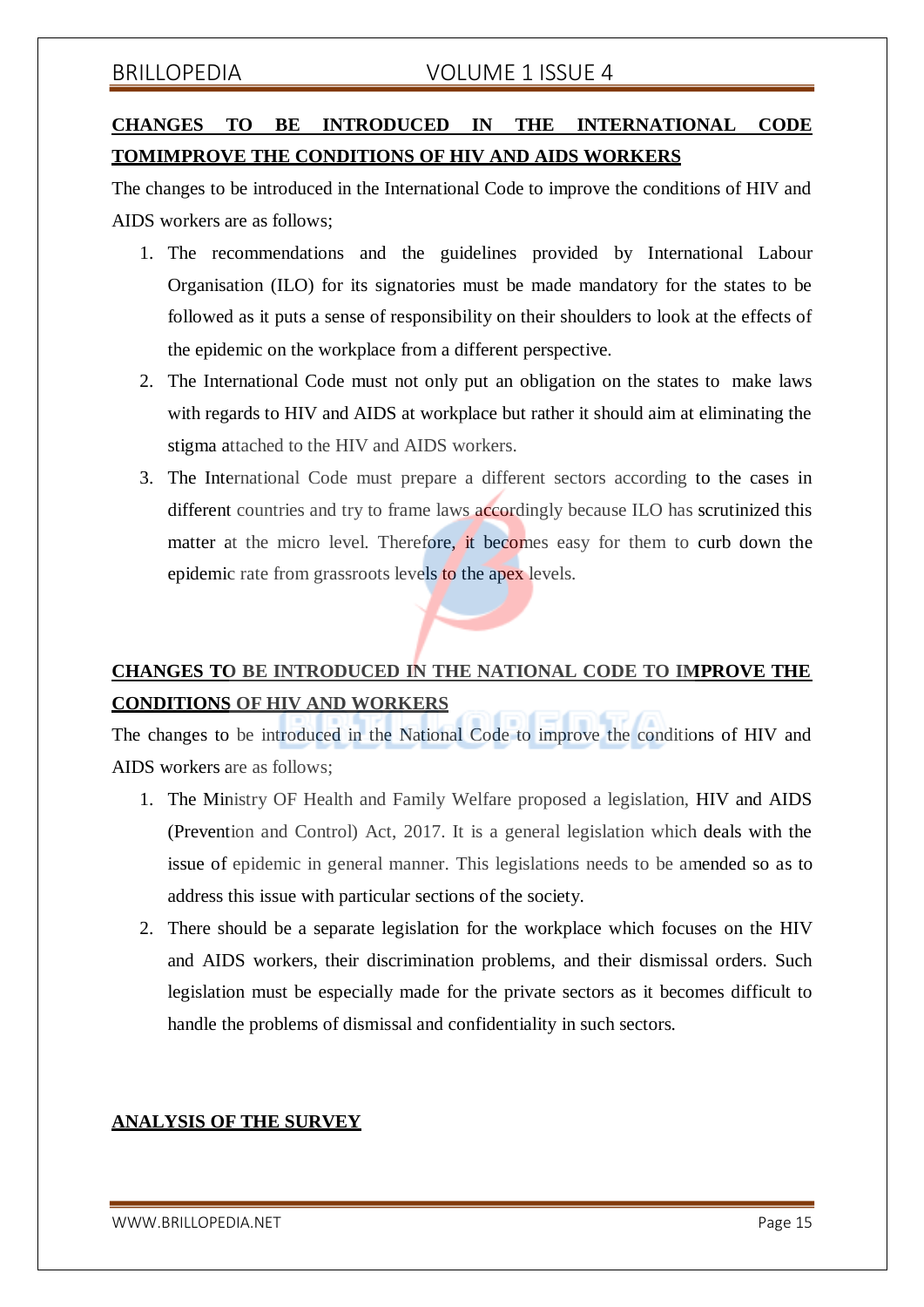The survey is based on the rights of HIV and AIDS workers from the lens of ILO. The sample size of the survey is 29. The survey is undertaken by law students and legal professionals.

Q1)The epidemic of HIV and AIDS is the biggest challenge faced by India. Do you think it affects all the spheres of the development of the country or it is just a disease with no permanent cure?



The epidemic of the HIV and AIDS is the biggest challenge faced by India. In the survey conducted 65.62% of the pupils believe that HIV and AIDS affects all the spheres of the development of the country. It is not just a disease with no permanent cure. There is no proper legislation in India with regards to HIV and AIDS for particular sections of the society. There exists a generalized act, HIV and AIDS (Prevention and Control) Act, 2017 which lays down general laws about the epidemic. But still there is a need of legislation for particular sections of the society. Especially, there is a requirement of proper laws for the workers suffering with HIV and AIDS at workplace. Such workers face discrimination at workplace and thus this effects their mental and physical capacity. The workforce eventually gets hampered which in the long run affects the development of the country as workforce is the guiding factor for any developing country.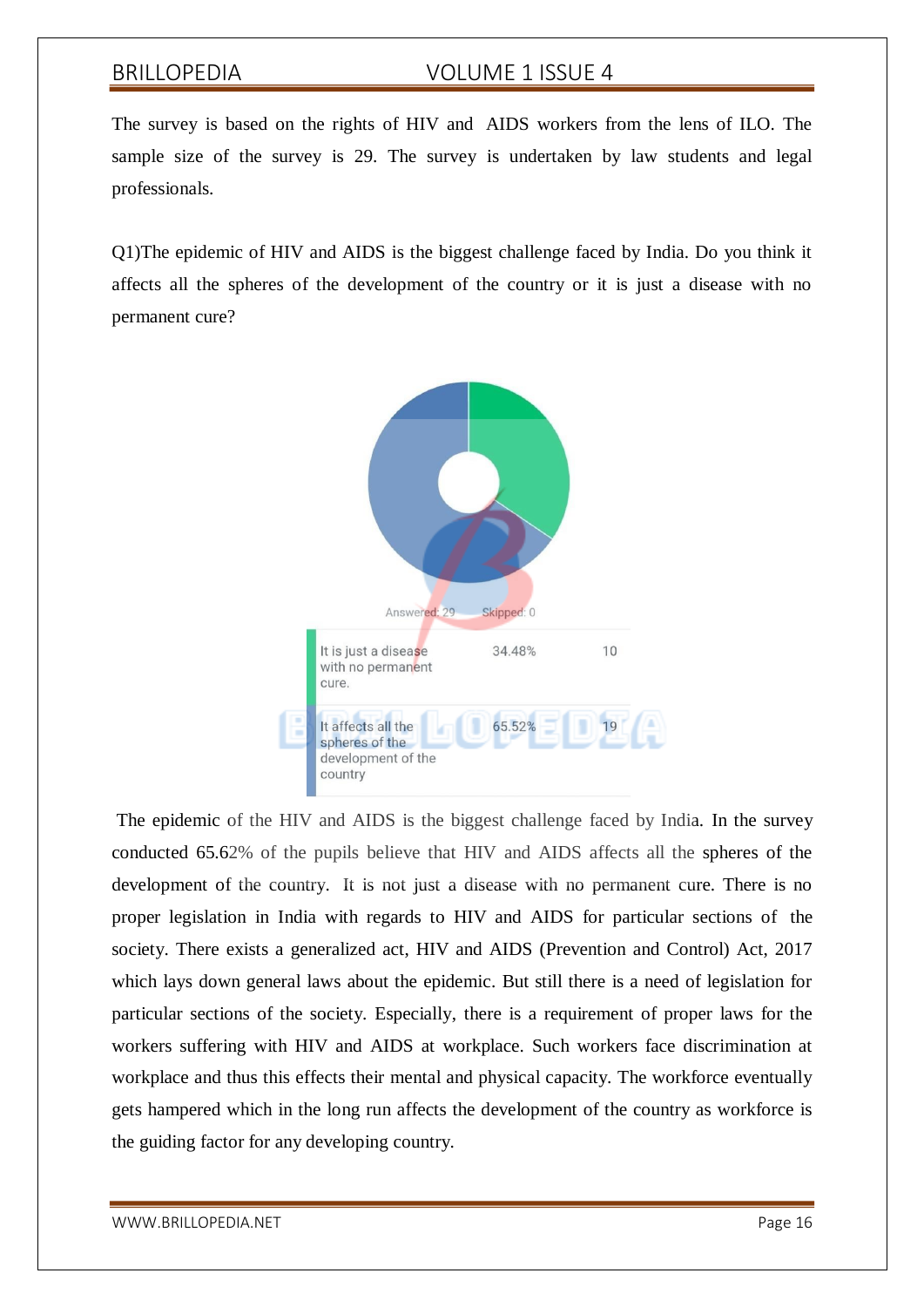Q2)The HIV and AIDS (Prevention and Control) Act, 2017 was enforced by the Ministry of Health and Family Welfare in the year 2017 to safeguard the interests of the persons suffering with HIV and AIDS. It is a general legislation with no specific provision on rights of HIV and AIDS workers. Do you think specific provisions must be mentioned under the act to deal with the problems of different groups of people infected by HIV and AIDS?



The HIV and AIDS (Prevention and Control) Act, 2017 was enforced by the Ministry of Health and Family Welfare in the year 2017. The aim of the legislation is to safeguard the interests of the persons suffering with HIV and AIDS. This act does not consists of any provisions on the rights of the HIV and AIDS workers. In this survey, 96.55% of the pupils believe that specific provisions must be mentioned in the Act to deal with the problems of different groups of people infected by HIV and AIDS. This is because it will lead to better outcomes and protect the interests of the people in the society.

Q3) The International Labour Organization has addressed the issues of rights of labour force infected by HIV and AIDS at micro level. It has provided with certain recommendations and guidelines to its signatories to address the issues of the HIV and AIDS workers. Do you think ILO should make it compulsory for its signatories to follow the measures provided by it?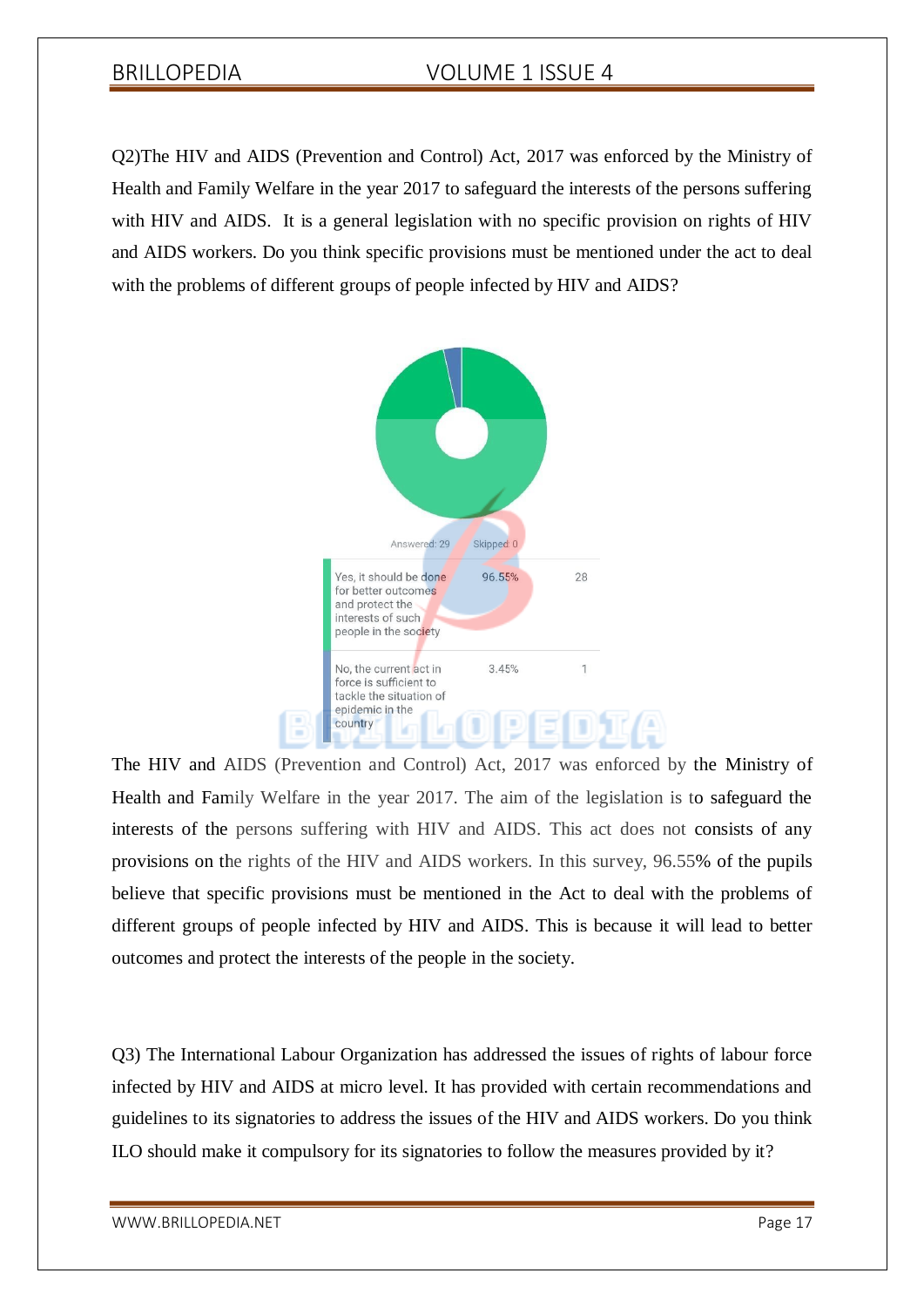

The International Labour Organisation (ILO) has addressed the issues and rights of the HIV and AIDS workers at the micro level. It has provided with certain recommendations and guidelines to its signatories to address the issues of the HIV and AIDS workers. It has also mentioned certain key principles for the signatories to frame laws for their countries, they have enshrined responsibilities to both the government and the employers to face the issues of HIV and AIDS at the workplace. In this survey, 72.41% of the pupils believe that ILO should make it compulsory for all the signatories to follow the measures provided by it as it will put a sense of responsibility on the shoulders of the states to look at the issue from a different perspective.

Q4) Does an employer have a right to ask for the HIV testing before recruiting the prospective employee?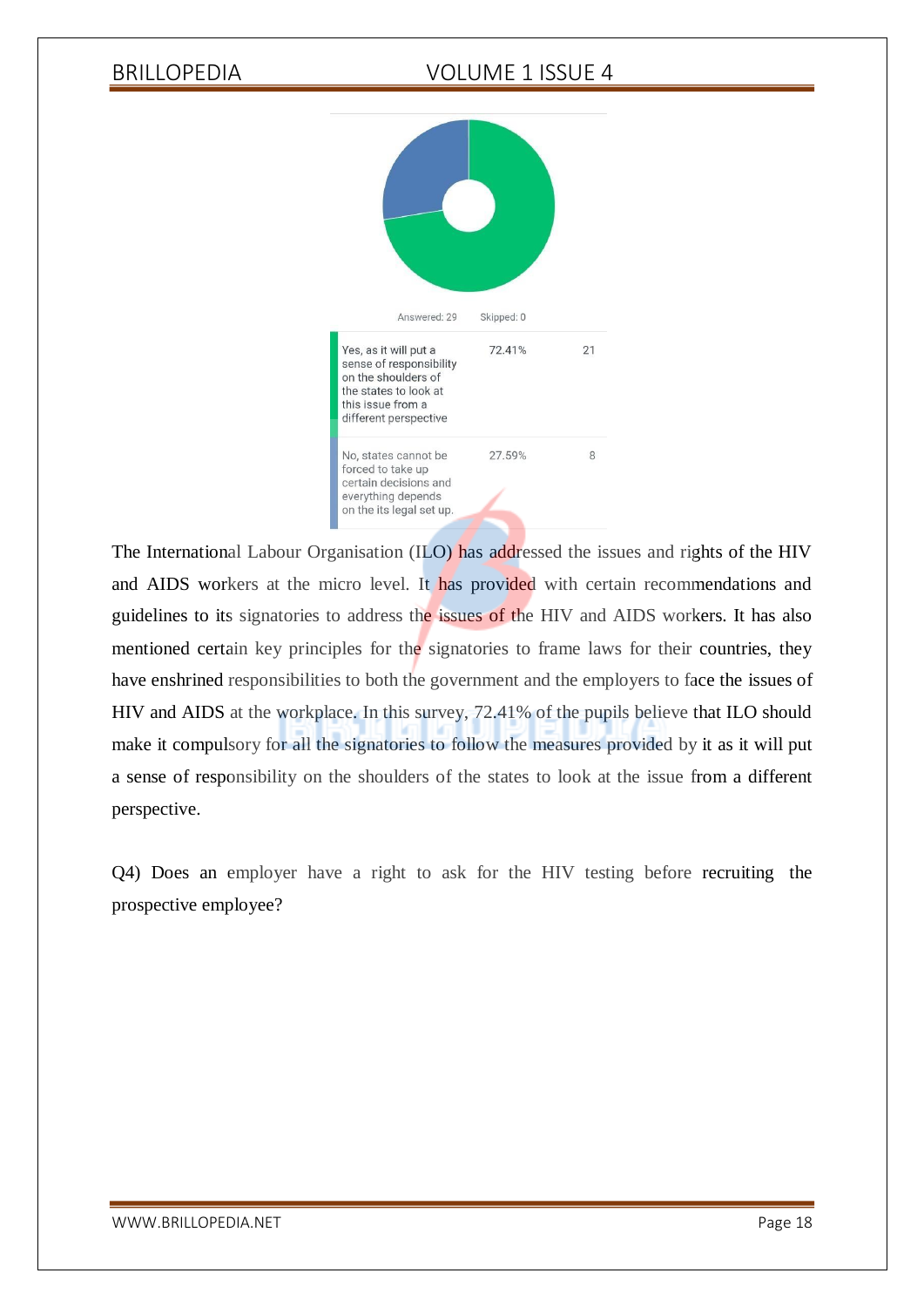

In this survey, 55.17% of the pupils believe that employer have a right to ask for the HIV testing before recruiting the prospective employee so as to ensure the safety measures at the workplace.In the private sector, there exists no legal restriction preventing employers from putting prospective as well as existing employees through HIV/AIDS screening as part of the assessment of fitness to work. In general then, those who have developed HIV will be subject to the provisions relating to dismissal on grounds of ill health. The reasons for the dismissal can be the length and regularity of absence from work, the need to replace the employee because of the position held by them within the organisation and upto the extent to which the employee's absence creates a negative impact upon the business of the employer/organisation. But according to the landmark judgments given by the Apex Court, such a testing can be conducted as long as it does not discriminates with workers and such testing should not be a ground of dismissal from work as it violates Article 14 and 16 of Indian Constitution.

Q5) Does the employer have the right to release the information of the employee infected with HIV and AIDS?

[WWW.BRILLOPEDIA.NET](http://www.brillopedia.net/) Page 19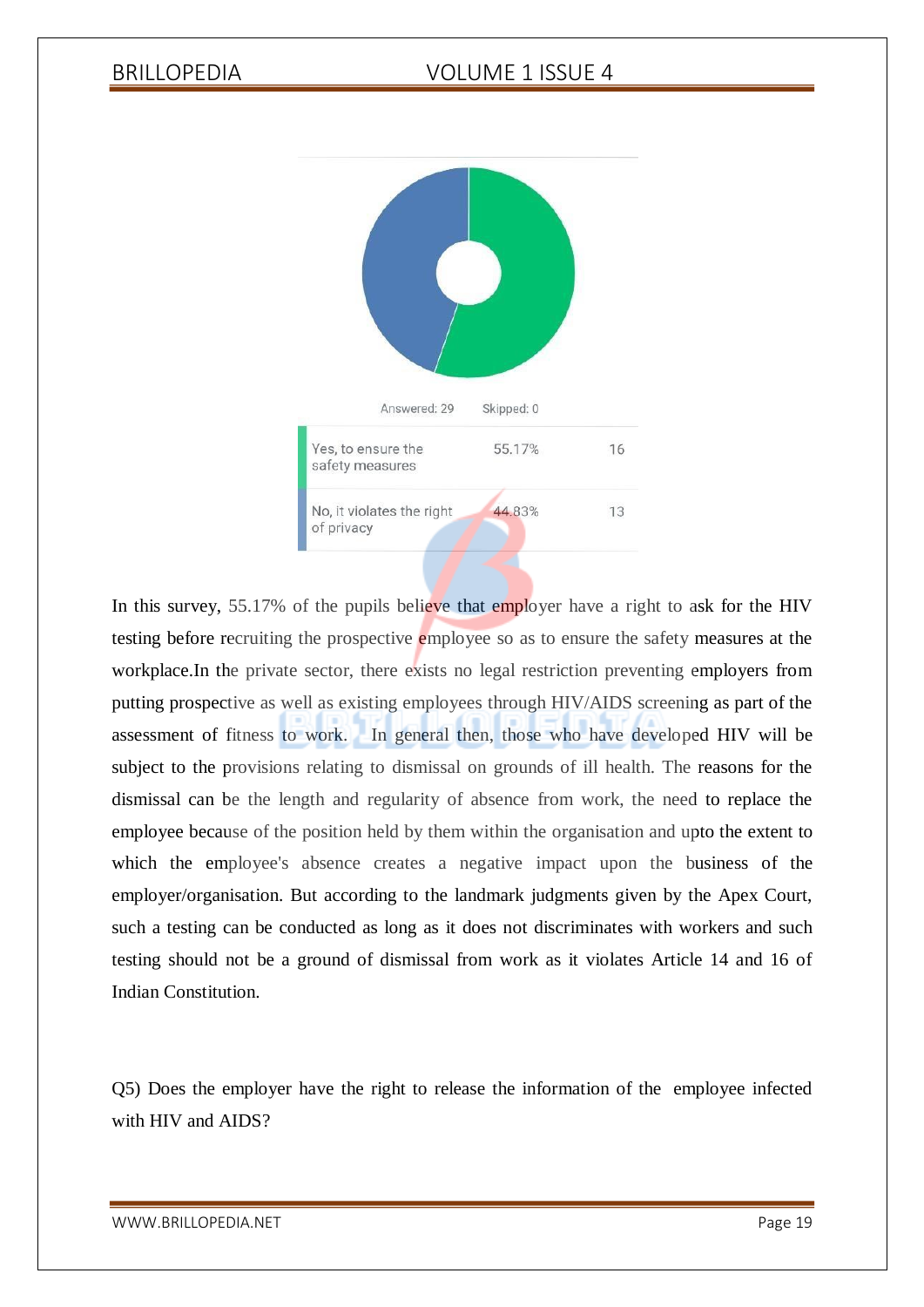

In this survey, 68.97% of the pupils believe that employer do not have a right to release the information of the employee infected with **HIV** and **AIDS** as it violates the right to privacy which is covered within the ambit of Article 21 of Indian Constitution. The issue of privacy is correlated to the confidentiality and it depends on which information needs to be communicated at the larger extent to whom it needs to be communicated.

# BRILLOPEDIA

# **SUGGESTIONS AND CONCLUSION**

The suggestions which can be put forward to deal with the issues and rights of the HIV and AIDS workers are as follows;

- 1. There is a need to put forward an anti-discrimination legislation which will be equally applicable to both public and private sectors in the country. The main aim of the act must be to prevent discrimination and illegal dismissal at the workplace. This legislation must also consists of ban on the pre-employment HIV testing etc.
- 2. There should be an increase in the private sector participation in the response to HIV and AIDS issue in the workplace. The private sectors must try to build capacity of the workforce both effectively and ethically.
- 3. The Government must introduce action positive plan in the form of insurances and health care benefits and health bonds to cover the HIV positive employees.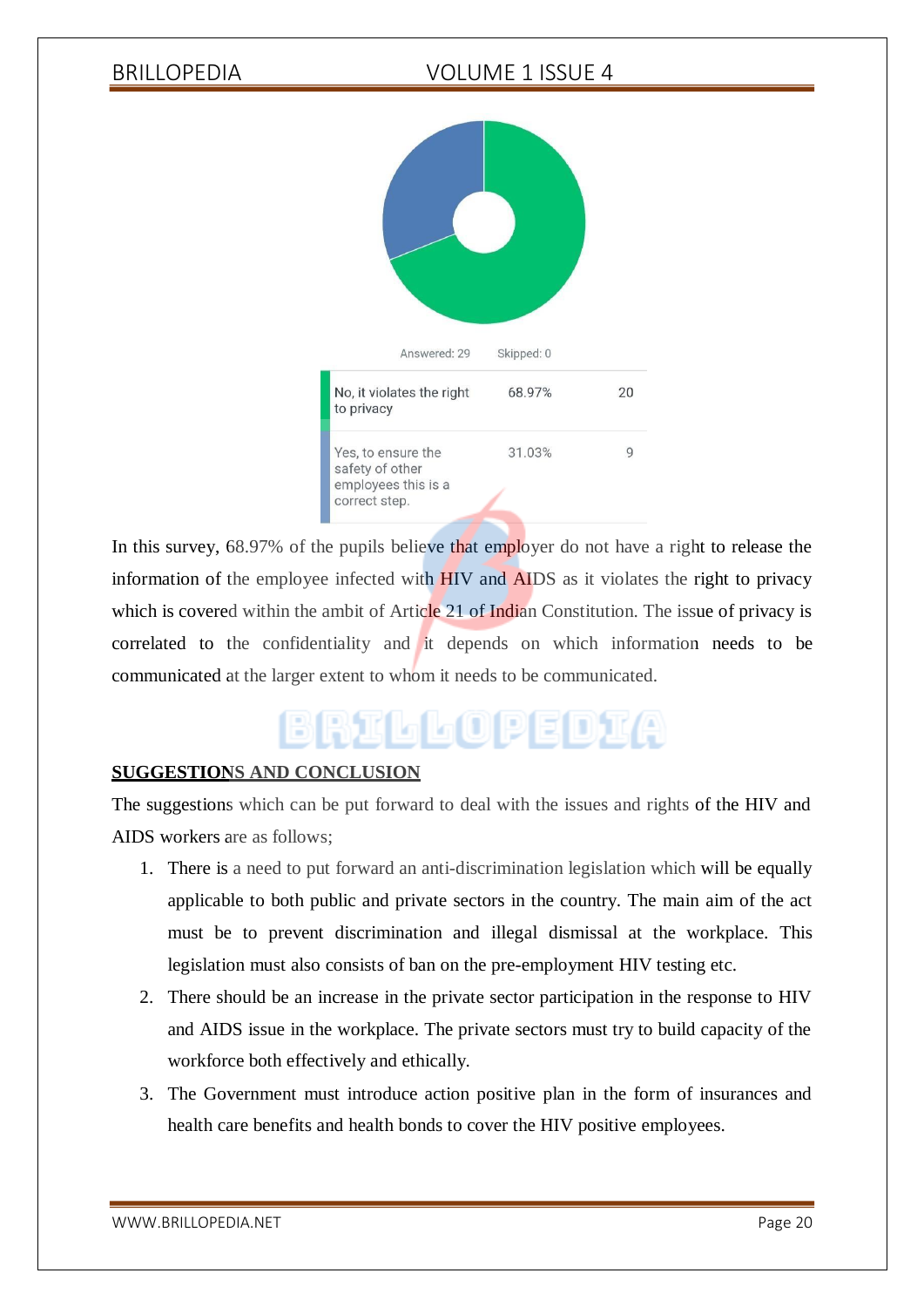People infected by HIV and AIDS have to undergo a lot of discrimination in all the sectors of life. The disease of HIV and AIDS does not affects only the physical health but rather it effects the mental health as well. There is a stigma attached to this epidemic which makes it difficult for the individuals who have been discriminated on the grounds of HIV to seek justice. There is a vital need to bring HIV and AIDS in accordance with international human rights law. There is a need to control the HIV and AIDS epidemic and to mitigate its impact, there is a requirement for legal actions.

There are no laws which combat HIV and AIDS related discrimination. It is the need of the hour to create proper legislation to understand the problems and understand the perspectives of different sections of the society who are infected with HIV and AIDS. A more promising environment needs to be made to increase the visibility of the individuals suffering with HIV and AIDS as a 'normal' part of our society.

rillopedia

# **REFERENCES**

# **Primary Sources**

### **Case Laws**

- $\bullet$  MX .V. ZY
- Chhotulal Shambhai Salve .V. State of Gujarat
- G. V. New India Assurance Co. Ltd

### **Statues**

- The Constitution of India
- The HIV and AIDS (Prevention and Control) Act, 2017
- Occupational Health Services Recommendation, 1985
- ILO's code of practice on the protection of workers' personal data, 1997

## **Secondary Sources**

## **Articles**

 Alice Ouedragoe, Access to and Effects of Social Protection on Workers living with HIVandtheirHouseholds(17Oct,2021,01:05PM)

[WWW.BRILLOPEDIA.NET](http://www.brillopedia.net/) Page 21